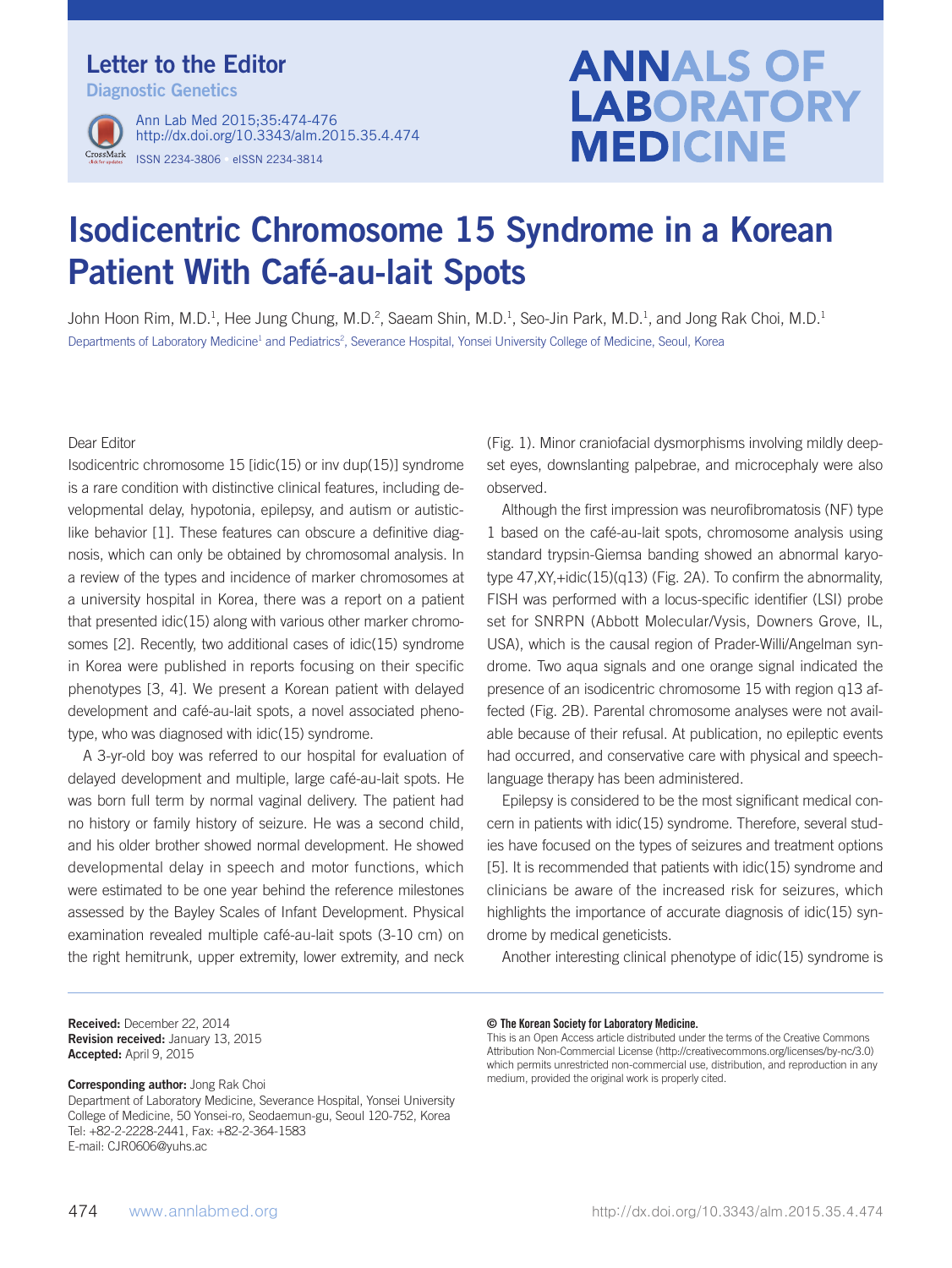



Fig. 1. Café-au-lait spots present on the (A) upper trunk, (B) right leg, and (C) back of the patient.



Fig. 2. (A) The G-banded karyotype of the patient. Trypsin-Giemsa banded chromosome analysis at the 550-band level shows a marker chromosome, which is suspected to be isodicentric chromosome 15 (red arrow). A normal chromosome 15 pair is present (blue arrows). (B) Interphase FISH using the Vysis LSI tricolor SNRPN probe set (Abbott). Two aqua signals for the 15p11.2 (CEP 15) probe and one orange signal for the 15q11-q13 (SNRPN) probe indicate the presence of isodicentric chromosome 15 with region q13 affected (red arrow). The normal chromosome 15 pair shows one aqua signal, one orange signal, and one green signal (15q22, PML; blue arrows).

autism or autistic-like behavior [6]. Chromosome region 15q11 q13 has been widely investigated for its instability and high susceptibility to genomic rearrangements [1], and there are several reports of autism spectrum disorder in patients with chromo-